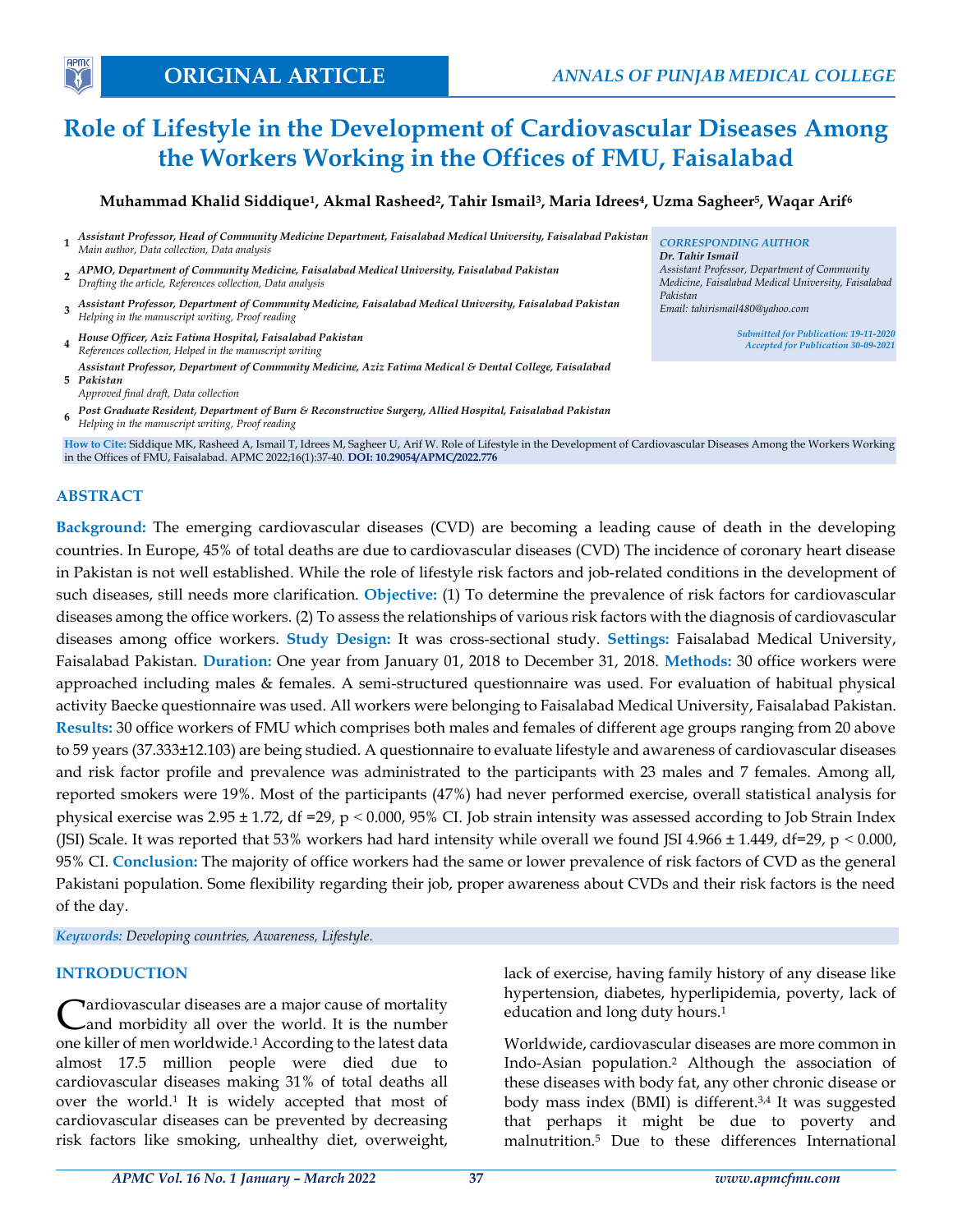Association for the Study of Obesity (IASO) and the International Obesity Task Force (IOTF) reported low body mass index for the definitions of overweight (23.0–  $24.9 \text{ kg/m}^2$ ) and obesity (25.0 kg/m<sup>2</sup> or greater) in Asian populations.6,7 The overweight prevalence rate in countries like Pakistan, India, Sri Lanka and Bangladesh based on these specific values have not been reported yet.<sup>8</sup>

## **OBJECTIVES**

To determine the prevalence of risk factors for cardiovascular diseases among the office workers.

To assess the relationships of various risk factors with the diagnosis of cardiovascular diseases among office workers.

## **METHODS**

It was a cross-sectional study conducted at Faisalabad Medical University, Faisalabad, for a period of Jan 2018 – Dec, 2018. 30 office workers of FMU which comprises both males and females of different age groups ranging from 20 above to 59 years  $(37.333 \pm 12.103)$  are being studied. A questionnaire to evaluate lifestyle and awareness of cardiovascular diseases and risk factor profile and prevalence was administrated to the participants with 23 males and 7 females. Proper written consent was taken and confidentiality was ensured. The participants were also asked questions regarding included awareness for heart attack and effect of various risk factors such as diabetes and hypertension on the genesis of cardiovascular disease. Lifestyle assessment included determination of physical activities, smoking and food choices. The physical activities were evaluated by using Baecke questionnaire, 9 in terms of formal games, exercises, jogging and in terms of daily activities such as climbing stairs at home or work. The intensity of mental stress was assessed according to job strain index (JSI)<sup>10</sup>. All the clinical assessment was done according to the lab investigation reports. Only those individuals working in office environment for at least 6 hours were included in the study. All those workers working in an office but whose job include outdoor activities were excluded from the study.

The results were statistically analyzed by using SPSS Version 20.00 All the variables were expressed as mean ± SD. The student's t test was applied where needed. P value < 0.05 was considered statistically significant. Scores for Baecke's habitual physical activity questionnaire were calculated in accordance with Likert's scale<sup>9</sup> responses.

## **RESULTS**

Total 30 office workers were approached. Of these respondents 23 were males and 7 were females of different age ranging from 20 above to 59 years (37.333±12.103) (Table 1).

| Characteristic          | $n = 30$          |                    |                    |           |              |  |  |  |  |
|-------------------------|-------------------|--------------------|--------------------|-----------|--------------|--|--|--|--|
|                         | < 20,000          | 20,000-50,000      | > 50,000           |           |              |  |  |  |  |
| Salary                  | 20%               | 66%                | 14%                |           |              |  |  |  |  |
| Smoking                 | smokers           | Non-smokers        |                    |           |              |  |  |  |  |
|                         | 19%               | 81%                |                    |           |              |  |  |  |  |
| Type of food intake     | vegetables        | meat               | mix                |           |              |  |  |  |  |
|                         | 2%                | 17%                | 81%                |           |              |  |  |  |  |
| Physical activities     | Light intensity   | Moderate intensity | Vigorous intensity |           |              |  |  |  |  |
|                         | 66%               | 26%                | 8%                 |           |              |  |  |  |  |
| Duration of physical    | Less than 1       | $1-2$              | $2 - 3$            | $3-4$     | More than 4  |  |  |  |  |
| exercise (Hours/week)   | 40%               | 38%                | 19%                | $2\%$     | $1\%$        |  |  |  |  |
| (Months/year)           | Less than 1       | $1-3$              | $4-6$              | $7-9$     | More than 9  |  |  |  |  |
|                         | 2%                | 7%                 | 13%                | 31%       | 47%          |  |  |  |  |
| Exercise frequency      | Once a week       | twice              | daily              | never     |              |  |  |  |  |
|                         | 6%                | 17%                | 30%                | 47%       |              |  |  |  |  |
| Duration of job         | 4-8 hours         | 10-12 hours        |                    |           |              |  |  |  |  |
|                         | 80%               | 20%                |                    |           |              |  |  |  |  |
| Intensity of Job Strain | light             | Somewhat hard      | hard               | Very hard | Near maximum |  |  |  |  |
| Index                   | 4%                | 4%                 | 53%                | 37%       | $2\%$        |  |  |  |  |
| Education               | Matric            | F.A                | B. A               |           |              |  |  |  |  |
|                         | 43%               | 30%                | 27%                |           |              |  |  |  |  |
| Family history          | hypertension      | diabetes           | angina             | none      | All          |  |  |  |  |
|                         | 40%               | 24%                | 13%                | 20%       | 3%           |  |  |  |  |
| Age in years            | male              | female             |                    |           |              |  |  |  |  |
|                         | $37.13 \pm 19.97$ | $31.85 \pm 7.15$   |                    |           |              |  |  |  |  |

## **Table 1: Sample characteristics (n= 30)**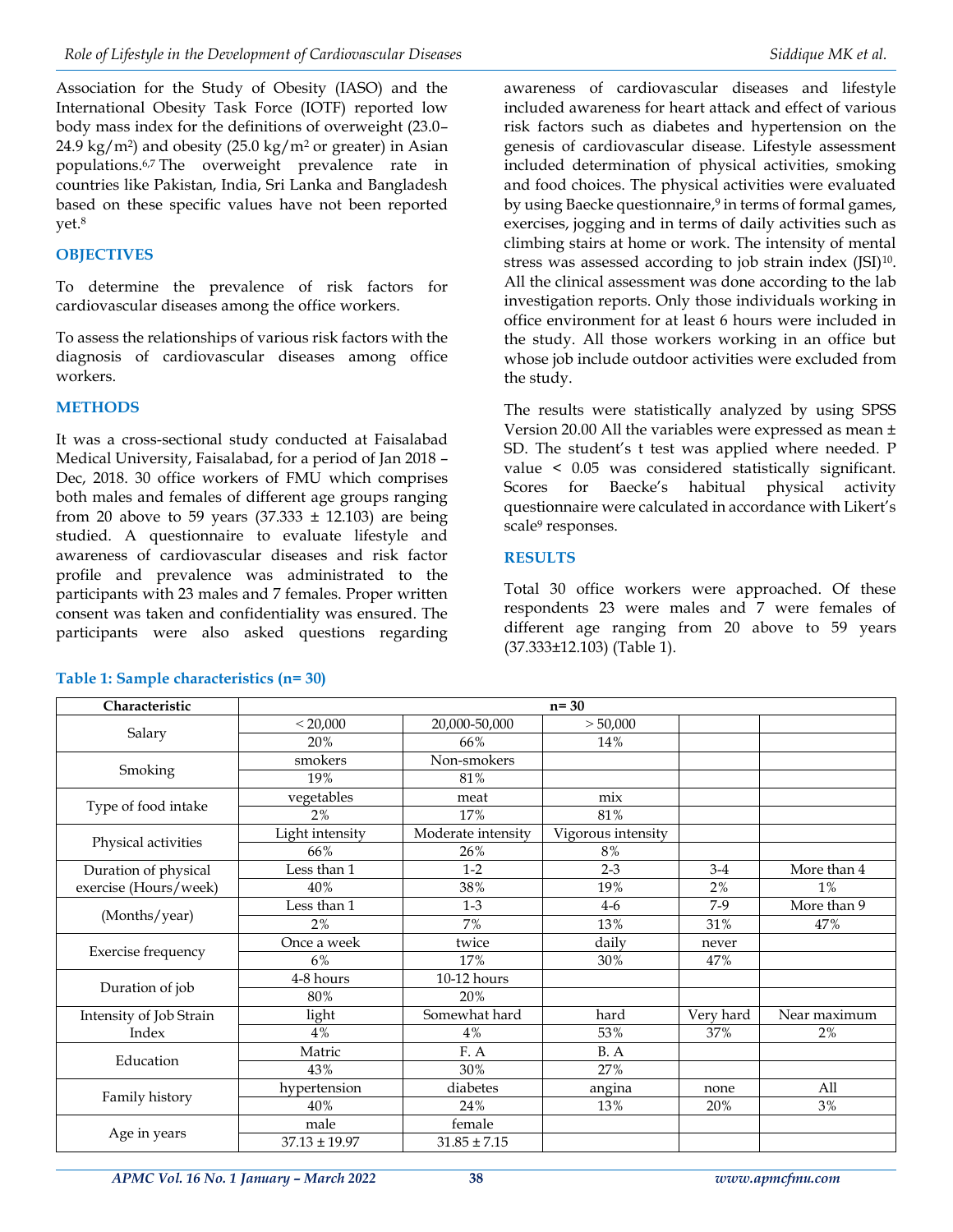Among all, reported smokers were 19%. Most of the participants (47%) had never performed exercise (Fig: 1). For Baecke's HPA questionnaire formulas to calculate scores were as 0.76 for modalities of mild energy exertion, or 1.26 for modalities of moderate energy exertion, or 1.76 for modalities of strenuous energy exertion, 2.95 ± 1.72, df  $=$ 29, p < 0.000, 95% CI. Rating criterion for JSI was according to Borg Scale: light  $\leq$  =2, somewhat hard =3, hard =4-5, very hard = 6-7, near maximum > 7, 4.966  $\pm$ 1.449, df=29,  $p < 0.000$ , 95% CI.

# **Figure 1: Graphical presentation of frequency of exercise**



|                               | N            | Minimum | Maximum         | Mean                                                         |        | <b>Std. Deviation</b>                     |  |
|-------------------------------|--------------|---------|-----------------|--------------------------------------------------------------|--------|-------------------------------------------|--|
| Age                           | 30           | 20.00   | 59.00           | 37.333                                                       |        | 12.10396                                  |  |
| Male                          | 23           | 20.00   | 55.00           | 37.1304                                                      |        | 10.96815                                  |  |
| Female                        | 07           | 22.00   | 42.00           | 31.8571                                                      |        | 7.15142                                   |  |
|                               | N            | Mean    | Std. deviation  | <b>Std. Error Mean</b>                                       |        |                                           |  |
| <b>Physical Activity</b>      | 30           | 2.9567  | 1.72160         | .31432                                                       |        |                                           |  |
|                               | t            | df      | Sig. (2-tailed) | Mean difference                                              |        | 95% confidence interval of the difference |  |
|                               | 29<br>9.407  |         |                 |                                                              | Lower  | Upper                                     |  |
|                               |              | .000    | 2.95667         | 2.3138                                                       | 3.5995 |                                           |  |
|                               | N            | Mean    | Std. deviation  | <b>Std. Error Mean</b>                                       |        |                                           |  |
| <b>Job Strain Index (JSI)</b> | 30           | 4.9667  | 1.44993         | .2472                                                        |        |                                           |  |
|                               | t            | df      | Sig. (2-tailed) | Mean difference<br>95% confidence interval of the difference |        |                                           |  |
|                               | 29<br>18.762 |         | .000            | 4.96667                                                      | Upper  | Lower                                     |  |
|                               |              |         |                 |                                                              | 4.4253 | 5.5081                                    |  |

# **Table 2: Statistical analysis of variables**

## **DISCUSSION**

Cardiovascular diseases (CVDs) involve the heart and the blood vessels. There are many risk factors for their development involving unhygienic conditions, poor diet, smoking, lack of physical activities and excessive alcohol intake.<sup>1</sup> These factors are reflected in patients as hypertension, diabetes, obesity and can lead to heart attack and/or cerebral strokes.

In our study, we found that 19% of office workers were smokers while the smoking prevalence for Pakistani population is 36% for males and 9% for females.<sup>11</sup> In a similar study on young adults in Pakistani university students, smoking prevalence was 23% with a preponderance of males. <sup>12</sup> Our study, therefore, highlights that office workers are smoking less than the general population.

It is reported, all over the world, a lack of physical activity with atherosclerosis is responsible for almost half of all the deaths over 60yrs in industrialized nations13,14 . Moreover, with genetic and lifestyle factors, at present, job-related problems are becoming more risk for diseases.

In 2018, Giovanni V<sup>15</sup> reported that lifestyle risk factors and work-related conditions are equal clinical risk factors to identify cardiovascular diseases

In 2010, Danielle Hartung<sup>16</sup> found workplace-related stressors in their study group. The researchers confirmed these results from the stress self-assessment test. The stress was mainly related to the jobs and other factors effect less. Fourteen other prospective cohort studies also demonstrated 50% increase risk for coronary heart diseases among employees with workplace stress.16,17

In our study, 24% were hypertensive, the same as that in the general Pakistani population.<sup>18</sup> A study of Karachi also revealed hypertension among 26.7% population. <sup>19</sup> In our study stress was strongly associated with hypertension similar results were found among office workers in another study<sup>20</sup>. Another study in Poland comparing women working in different fields found that among women office workers, the increase in stress was associated with increasing hypertension.<sup>21</sup>

Different studies have proved that the unhealthy diet without minerals and vitamins can lead to the development of CD e.g., metabolic syndrome. Duo to